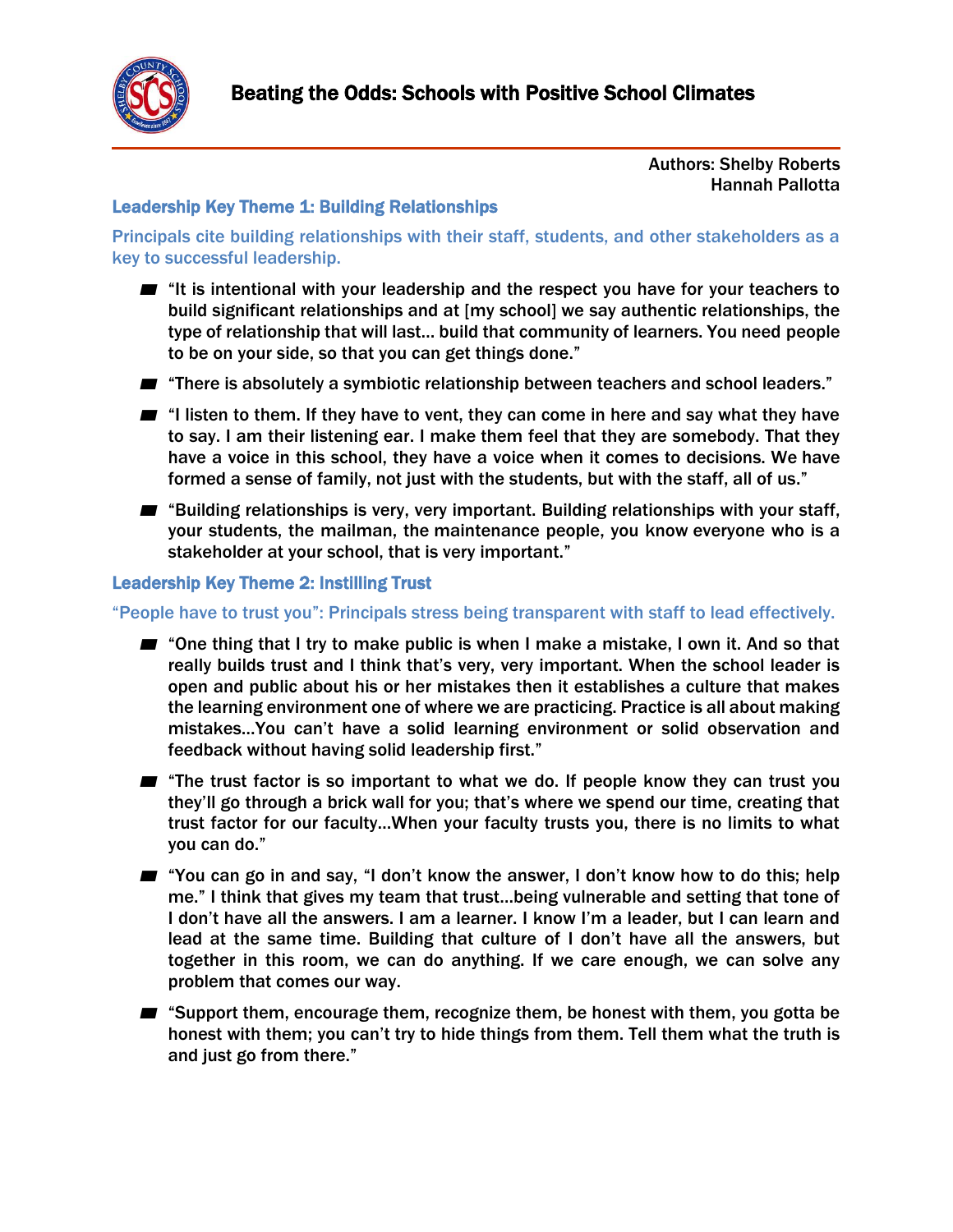

# Learning Environment Key Theme 1: Feeling Safe and Welcome

"A sense of family": Through the strong relationships built from the principal's leadership, students feel safe and welcome in their school.

- "I [visit] the classrooms, asking [students] how they are doing, how was their bus ride to [school], and we make it personal with them…If anything happens…they can stop by the office and see me…We make it personal and it's intentional…And it's really bad the first time you say something to a child is when you're disciplining them. You need to have a relationship with them, and it carries over to the learning aspect."
- **■** "The learning environment is very important and that starts with the leadership. That's in your building, the tone that you set, the staff that you have. That learning environment is very important…They feel like they can achieve, survive in that environment, [students] feel safe in that environment."
- "Being visible and being there for people. I think it's little things like the fact of people knowing you're going to do what you say you're going to do, and students feel safe in that space."
- "If you see students acting out, that's everyone's responsibility to address it, not just the classroom teacher…We (teachers and staff) had a consensus that yes, this was everyone's problem…That changed the culture and climate of my school drastically."

### Learning Environment Key Theme 2: Consistently Teaching Your School's Culture

"Modeling [the] expectations": Principals consistently model the core values so that students see and understand the cultural expectations of the school.

- 100% of principals said clear, consistent communication improved the learning environment.
- "It's almost safety for them. They know it, it's a tradition. It's consistent. It's redundant. So, for me, our school and student culture is based on creating and training those traditions, but also for our adults it's being redundant and consistent about living those values in the school every day."
- "Not just setting those expectations but modeling those expectations... And you can't just say that you are going to do something because students, teenagers...they know when you are not for real...Actions speak louder than words... You have to model that behavior...We want respect from the students, but we also demand respect of them. We have to respect them."
- "We spend a lot of time doing these traditions, like [school chant] and we do claps, and we do these things that are unique to building what it means to be a [student at this school]. And [students] almost finish my sentences; they know what I'm going to say before I even say it."
- "Number one, having those values, those traditions, those things that are commonplace…Every Friday homeroom teachers would pick a student to be [School mascot] of the week…it allows them to be celebrated for living out or embodying those core values."